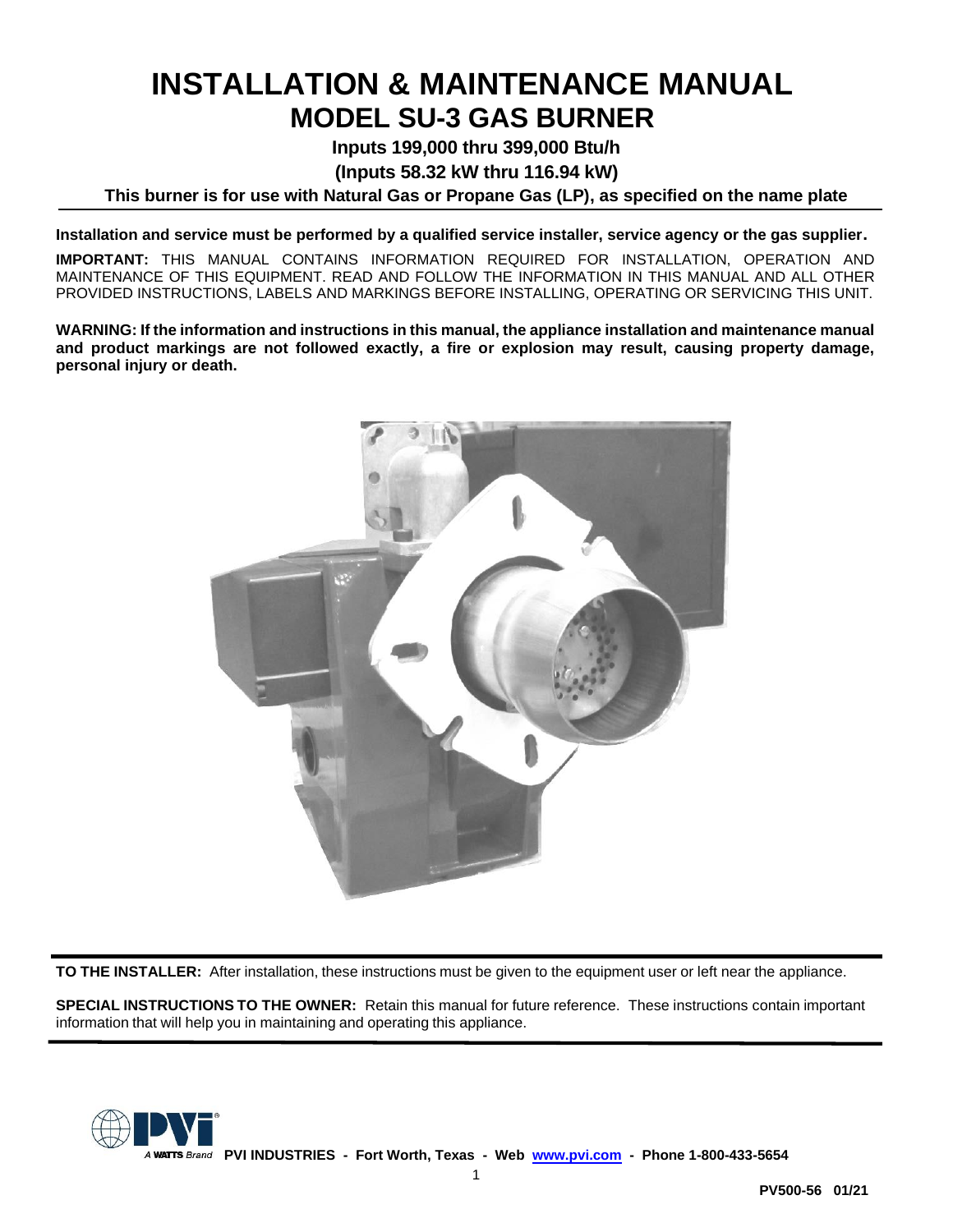- **1. Safety Considerations**
- **2. Codes**
- **3. Electrical Specifications**
- **4. Combustion and Ventilation Air**
	- **4.1 Equipment Located in Confined Spaces**
	- **4.2 Maximum Allowed Remote Combustion Air Inlet Length**
	- **4.3 Vertical or Horizontal Remote Air Duct Termination**
	- **4.4 Remote Air Consideration for Combined Remote Air Ducting**
- **5. Venting**
- **6. Gas Supply and Piping**
	- **6.1 Gas Train and Controls Certification**
	- **6.2 Gas Control Trains**
	- **6.3 Inlet Pressure**
	- **6.4 Manifold Pressure**
	- **6.5 Gas Service and Pipe Capacity**
	- **6.6 Gas Piping to Burner**
	- **6.7 Appliance Isolation During Gas Supply Piping Pressure**
- **7. Sequence of Operation**
- **8. Burner Operation**
- **9. Electrode & Flame Sensor Positioning**
- **10. Burner Setup and Adjustment**
	- **10.1 Commissioning Checklist**
	- **10.2 Adjusting Burner Using Combustion Analyzer**
	- **10.3 Adjusting Burner Head**
	- **10.4 Burner Operation Record**
- **11. Maintenance Instructions**
- **12. Troubleshooting**
- **13. Materials List**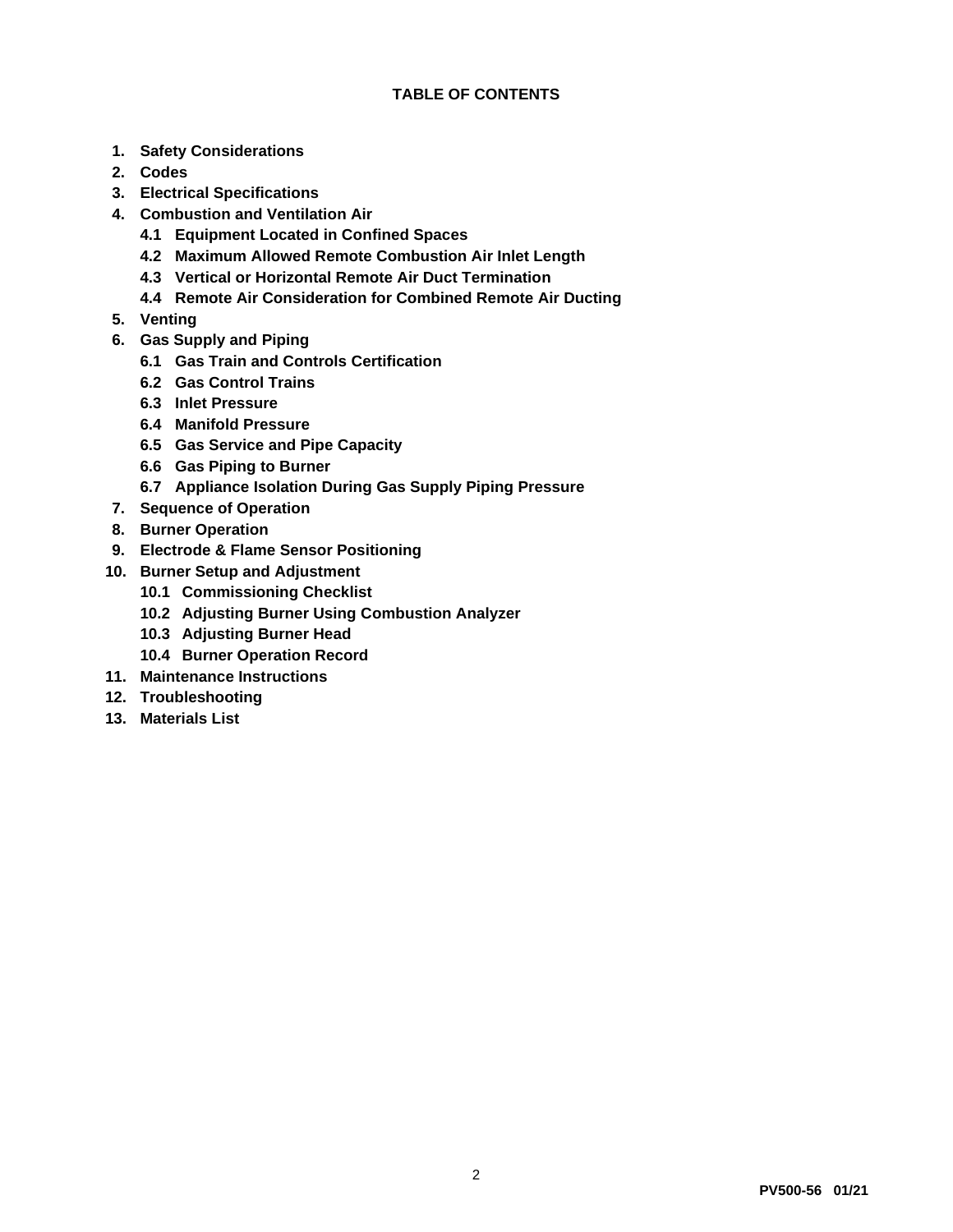## **1. SAFETY CONSIDERATIONS**

**WARNING: If the information in these instructions is not followed exactly, a fire or explosion may result, causing property damage, personal injury or death.**

#### **FOR YOUR SAFETY**

• **Do not** store or use gasoline or other flammable vapors or liquids in the vicinity of this or any other appliance.

#### **WHAT TO DO IF YOU SMELL GAS**

- **Do not** try to light any appliance.
- **Do not** touch any electric switch; do not use any phone in your building.
- **Immediately** call your gas supplier from a location away from your building and the smell of gas. Follow the gas supplier's instructions.
- If you cannot reach your gas supplier, call the fire department.
- Seasonal or annual combustion check-out by a qualified service agency is recommended to enable continued safe and efficient operation.

**AVERTISSEMENT: Assurez-vous de bien suivre les instructions données dans cette notice pour réduire au minimum le risque d'incendie ou d'explosion ou pour éviter tout dommage matériel, toute blessure ou la mort.**

#### **POUR VOTRE SECURITE**

**• Ne pas** entreposer ni utiliser d'essence ni d'autres vapeurs ou liquides inflammables dans le voisinage de cet appareil ou de tout autre appareil.

#### **QUE FAIRE SI VOUS SENTEZ UNE ODEUR DE GAZ**

- **• Ne pas** tenter d'allumer d'appareils.
- **• Ne touchez** à aucun interrupteur. Ne pas vous servir des téléphones dans le bâtiment où vous vous trouvez**.**
- **• Appeler immédiatement** votre fournisseur de gaz depuis un voisin. Suivez les instructions du fournisseur.
- Si vous ne pouvez rejoindre le fournisseur de gaz, appelez le service des incendies.

L'installation et l´installation et l'entretien doivent être assurés par un installateur ou un service d'entretien qualifie ou par le fournisseur de gaz.

**WARNING: Installation, adjustment and maintenance of this burner must be performed in accordance with this manual and with local codes by a qualified service agency. Improper installation, adjustment, alteration, service or maintenance can result in property damage, personal injury or death.**

**WARNING: Deadly levels of CARBON MONOXIDE can occur if the burner is not properly operating. Verify proper carbon monoxide levels during first operation and commissioning and following any burner, gas supply, heater or venting change or adjustment. Additionally, have combustion checked annually by a qualified service agency. Failure to verify proper carbon monoxide levels can result in property damage, personal injury or death.**

**WARNING: Improper installation, adjustment, alteration, service or maintenance can cause injury or property damage. Refer to this manual for assistance, or consult a qualified installer.**

**WARNING: The burner supplied with this water heater must be adjusted and operated on the gas, at the firing rate and pressures shown on the appliance and burner decals. Firing this burner above the allowed firing rate will void the warranty, and may result in improper operation, a fire or explosion, causing property damage, personal injury or death.**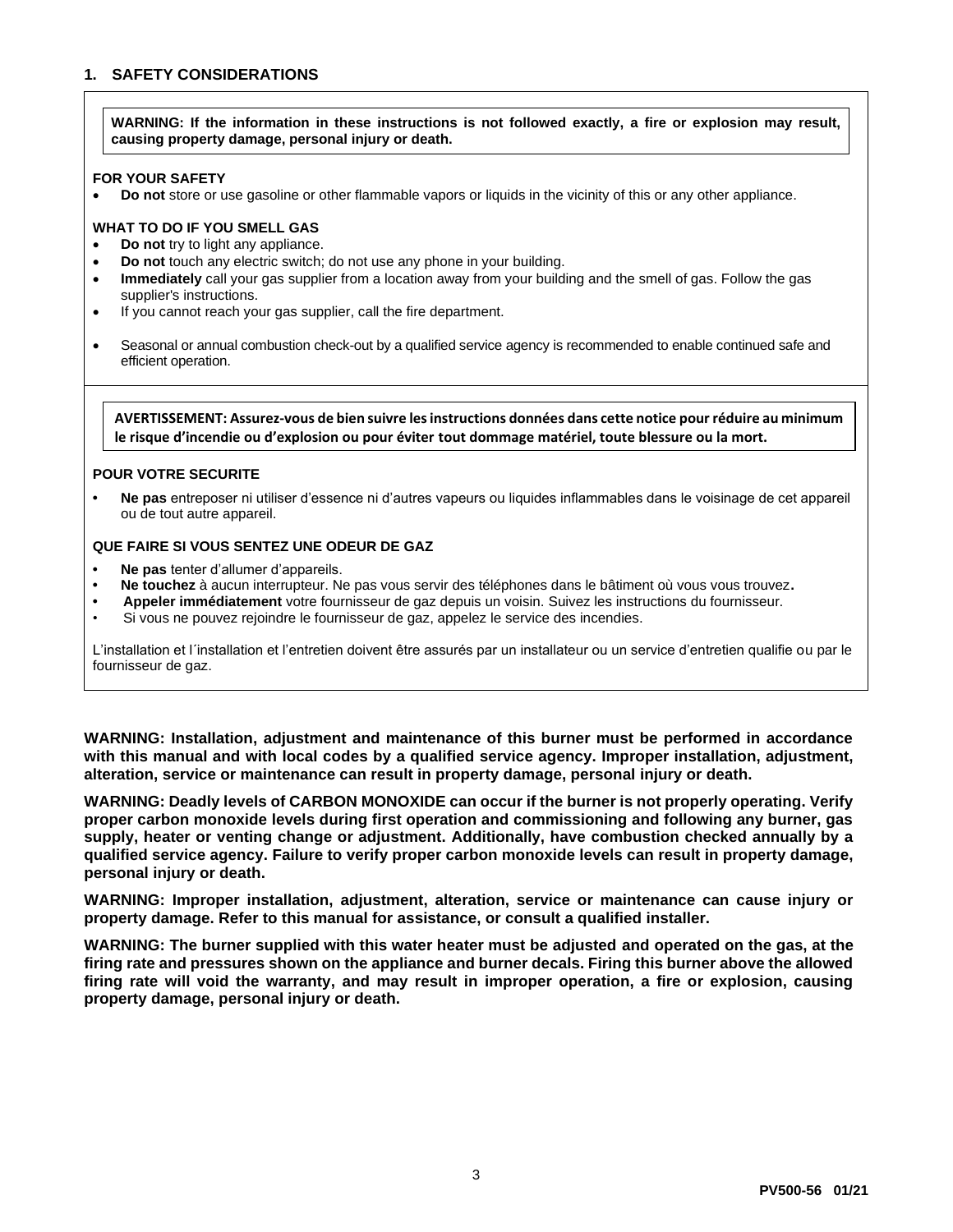# **2. CODES**

The water heater and burner must be installed in accordance with those installation regulations in force in the local area where the installation is to be made. Authorities having jurisdiction must be consulted before installation is made. In the absence of such requirements, the installation shall be in accordance with the instructions in this manual, the water heater Installation and Maintenance manual, appliance markings and supplemental instructions and in compliance with the Standard for Installation of Domestic Gas Conversion Burners and the latest edition of the National Fuel Gas Code, ANSI Z223.1. Where required by the Canadian authority having jurisdiction, the equipment must be installed in accordance with the latest edition of the Installation Code for Gas Burner Appliances and Equipment CAN/CSA B149.1 and/or B149.2 and applicable Provincial Regulations.

## **3. ELECTRICAL SPECIFICATIONS**

| <b>SU-3 Electrical Specifications</b> |                                 |                    |                   |
|---------------------------------------|---------------------------------|--------------------|-------------------|
| <b>Primary Electric Input</b>         | <b>Secondary Electric Input</b> | <b>Total Watts</b> | <b>Total Amps</b> |
| 120 Volt, 60 Hz, 1 Ph                 | 24 Volts                        | 150 Max            | 3 or less         |

## **Electric Wiring**

See appliance rating decal for electrical service requirements. The appliance must be electrically supplied and grounded in accordance with the requirements of the authority having jurisdiction or in the absence of such requirements, with the latest edition of the National Electrical Code ANSI/NFPA No. 70. In Canada, the electrical service must conform to local electrical codes and/or CSA C22.1, Canadian Electrical Code, Part 1.

- Connect multi-pin connector at end of flexible conduit from the water heater to the multi-pin plug on the burner control box.
- To avoid serious damage, DO NOT energize the unit until the system and appliance is full of water.
- The burner is grounded through the electrical connection to the water heater. Be certain the water heater has been properly grounded.
- Refer to the burner control wiring diagram located inside the burner control cabinet for further information.

**Blower Motor -** 120 Volt/ 60 Hz/1 Phase, 1/6 HP PSC motor.

# **4. COMBUSTION AND VENTILATION AIR**

Provisions for adequate combustion and ventilation air to the mechanical room must be in accordance with Section 5.3 "Air for Combustion and Ventilation" of the latest edition of the National Fuel Gas Code, ANSI Z223.1 and/or CAN/CSA B149, Installation Codes or applicable provisions of the local building codes.

## **4.1 Equipment Located in Confined Spaces**

Equipment located in confined spaces requires two openings installed within 12" (30.5 cm) from the top and bottom of the room to assure adequate combustion air and proper ventilation. The total input of all gas utilization equipment installed in the room must be used to determine the required minimum air volume needed for combustion, ventilation and dilution of flue gasses.

## • **All Air From Outdoors:**

Each opening requires a minimum free area of 1 square inch (6.45 cm<sup>2</sup>) per 4000 Btu/hr (1.17 kW) input if directly communicating with the outdoors or communicating to the outdoors through vertical ducts. Each opening requires a minimum free area of 1 square inch (6.45 cm<sup>2</sup>) per 2000 Btu/hr (0.59 kW) input if communicating with the outdoors through horizontal ducts.

- **All Air From Inside The Building:** Each opening requires a minimum free area of 1 square inch (6.45 cm<sup>2</sup>) per 1000 Btu/hr (0.29 kW) input, but not less than 100 square inches  $(0.06 \text{ m}^2)$ .
- **Combination Of Air From The Indoors And From The Outdoors:** Refer to National Fuel Gas Code, ANSI Z223.1 and/or CAN/CSA B149, Installation Codes or applicable provisions of the local building codes.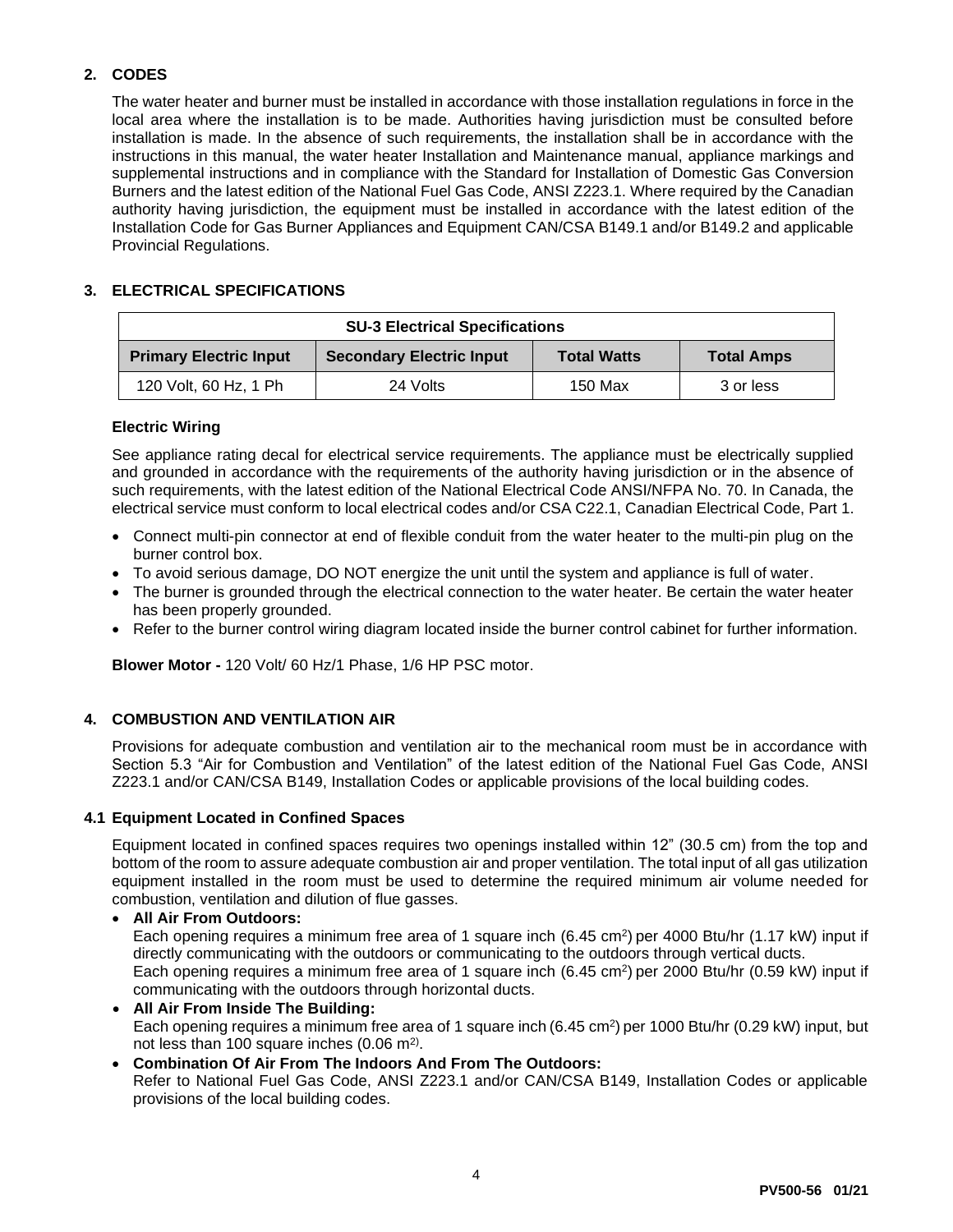**WARNING: Adequate clean combustion air must be provided to the appliance. Under no circumstances should the appliance ever be under a negative pressure. Particular care should be taken when exhaust fans, compressors, air handling units, etc. may rob air from the appliance. The combustion air supply must be completely free of any chemical or fumes, which may be corrosive to the appliance. Some common chemical fumes to avoid are fluorocarbons and other halogenated compounds, most commonly present as refrigerants or solvents, such as Freon, trichloroethylene, perchlorethylene, chlorine, etc. These chemicals, when in contact with the equipment or when burned, form acids which quickly attack the tubes, flue collector, stack and other appliance and auxiliary equipment. The result of inadequate clean combustion air or negative pressure can be premature unwarranted product failure or unsafe operation producing carbon monoxide that could escape into the building. Exposure to carbon monoxide can lead to injury or death.**

#### **4.2 Maximum Allowed Remote Combustion Air Inlet Length (Equivalent Length)**

Burners are suitable for use with an optional outside combustion air intake system that may be routed either horizontally or vertically using a field obtained 3" by 4" (7.62 cm by 10.16 cm) increaser and 4 inch (10.16 cm) sealed plastic or metal pipe, extending up to 100 equivalent feet (30.48 equivalent meters). Larger pipe may be used to extend the equivalent length, if the pressure drop is not increased. A UL, ETL, ULC or CSA listed vent cap must be applied to the terminus of the air intake system. The terminus may be either horizontal (from sidewall) or vertical above roof.

The Listed air intake vent termination cap MUST be attached to the remote combustion air vent termination to adequately protect the combustion air inlet from wind and weather. A UL Listed air intake termination cap is available from PVI Industries and may have shipped with the water heater and burner as a purchased option.

#### **4.3 Vertical or Horizontal Remote Air Duct Termination**

- Air inlet and exhaust vents should terminate in the same wind pressure area whenever possible.
- Air inlet must be located no less than 3 feet (0.91m) below the exhaust terminal if they are within 10 feet (3.05 m) of each other.
- If terminating through the roof, the air inlet must terminate at least 12 inches (0.3 m) above roof level and at least 12 inches (0.3 m) above snow levels.
- If terminating through a sidewall, the air inlet must terminate at least 12 inches (0.3 m) above grade and/or at least 12 inches (0.3 m) above normal snow levels.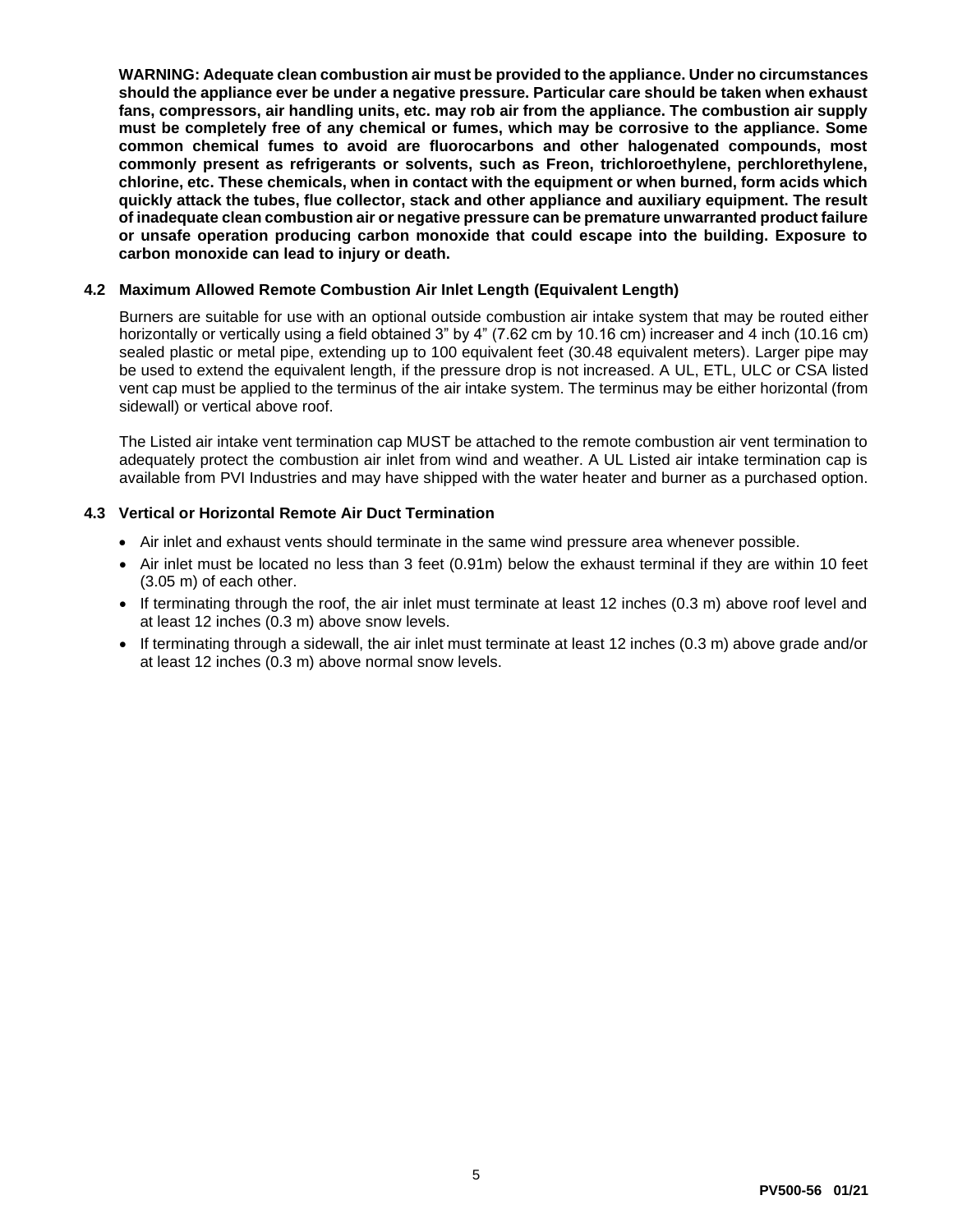## **4.4 Remote Air Consideration for Combined Remote Air Ducting**

When remote air ducting is used, each water heater burner MUST have separate combustion air intake piping.

## **5. VENTING**

For appliances connecting to gas vents or chimneys, vent installation and vent size must be in accordance with Part 7, "Venting of Equipment," of the latest edition of the National Fuel Gas Code, ANSI Z223.1, using the "FAN" rating or, in Canada, Section 7, "Venting Systems and Air Supply for Appliances" of the latest edition of the CAN/CSA B149 Installation Codes, or applicable provisions of the local building codes.

- Suitable for use with Category I (non-positive vent static pressure, with a gas vent gas temperature that avoids excessive condensate production in the vent) Type B gas vent systems with 1" (2.54 cm) minimum clearance or Type L vent systems.
- Vent should not be sized based only upon vent connection diameter at the burner.
- Locate units as close as possible to chimney or gas vent. For conventionally vented installations, the connection from the vent to the stack or vent termination outside the building must be made with listed Type "B" double wall (or equivalent) vent connectors and must be direct as possible with no reduction in diameter.
- Support horizontal portions of the venting system to prevent sagging. Horizontal runs must slope upwards not less than 1/4 inch per foot (21 mm/m) from the appliance to the vent terminal. Follow manufacturer's instructions.
- Do not connect vent connectors serving this Category I, natural/negative draft vented, appliance to any portion of a mechanical draft system operating under positive pressure.
- Vent pressure must be between -.02" to -.06" W.C. (- 0.005 kPa to 0.015 kPa) (Negative Pressure).
- A barometric damper (draft control) is supplied for use on conventional vented installations. A properly installed and adjusted barometric damper helps stabilize draft and regulate high updraft. Conventional vented multiple unit installations with combined venting require barometric dampers to regulate draft at each unit. Adjust the barometric damper to 0.04 inches water column (0.01 kPa) updraft. Follow the barometric damper manufacturer's installation instructions.
- A listed vent terminal suitable for Category I products **must** be installed to adequately protect the gas vent from wind and weather.
- The vent terminal must extend at least 3 ft (.09 m) above the highest point where it passes through the roof of a building and at least 2 ft (.06 m) higher than any portion of a building within a horizontal distance of 10 ft. (3.0 m).
- The vent cap must terminate at least 3 feet (0.91 m) above any forced air inlet within 10 feet (3.05 m); 4 feet (1.22 m) below, 4 feet (1.22 m) horizontally from or 1 foot (0.3 m) above any door, window or gravity air inlet to the building; 1 foot (0.3 m) above grade, 1 foot (0.3 m) above normal snow levels and shall terminate at least 7 feet (2.13 m) above grade when located adjacent to public walkways or gathering areas.
- The vent terminal must not be installed closer than 3 feet (0.91 m) from an inside corner of an L-shaped structure.

## **6. GAS SUPPLY AND PIPING**

Verify that the type of gas specified on rating plate is supplied to the unit. This unit is orificed for operation up to 2000 feet (610 m) altitude. Appliance Btu/h (kW) output derates 4% per 1000 feet (305 m) elevation above sea level. Consult Factory for installations above 2000 feet ((610 m) elevation.

- **6.1 Gas Train and Controls Certification -** NOTE: The gas train and controls assembly provided on this unit have been tested under the applicable American National Standard to comply with safety and performance criteria such as proper ignition, combustion and safety shutdown operation.
- **6.2 Gas Control Trains -** All models include gas control trains with the following components: main manual shutoff valve, two safety shutoff valves and pressure regulator. These components may be separate or two or more may be combined in a common housing.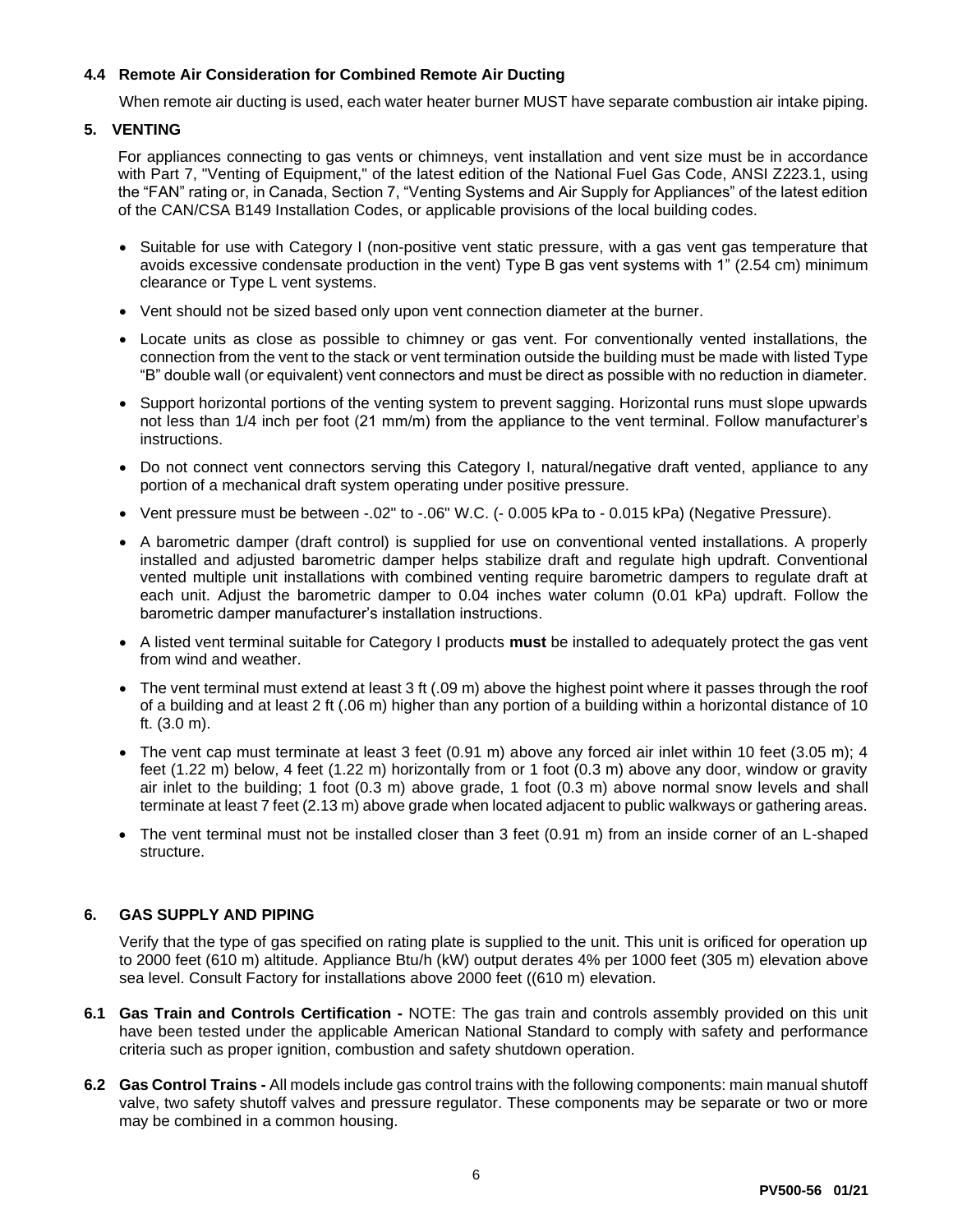**CAUTION:** Do not adjust or remove any screws or bolts on gas train control components which are sealed with a red or blue colored compound. Doing so will void all approvals and warranties.

**6.3 Inlet Pressure -** Measure at the inlet pressure at the inlet pressure tap located on the upstream side (side away from burner) on the top of the combination gas valve. The inlet pressure must remain within the minimum and maximum values while the unit is at rest and while the unit is operating at maximum firing rate.

| <b>INLET PRESSURE</b>                         | NAT. GAS         | ΙP             |
|-----------------------------------------------|------------------|----------------|
| Maximum Static Pressure (Inches-Water Column) | 10.5" (2.62 kPa) | 13" (3.24 kPa) |
| Minimum Flow Pressure (Inches-Water Column)   | 4.5" (1.21 kPa)  | 8" (1.99 kPa)  |

- **6.4 Manifold Pressure -** Measure the manifold pressure at the manifold pressure tap located on top of the silver elbow attached to the burner head. The rated manifold pressure appears on the burner data label located on side of the burner control panel and is duplicated on the decal located near the front of the water heater.
- **6.5 Gas Service and Pipe Capacity -** Before connecting the burner to the gas supply, insure that the gas pipes and service meter are large enough to permit the additional load of the gas burner. (See Pipe Capacity Table)

| Pipe Capacity for Natural Gas Table*(x 1,000 Btu/h's) |                                    |                |                |     |
|-------------------------------------------------------|------------------------------------|----------------|----------------|-----|
|                                                       | Nominal diameter of pipe in inches |                |                |     |
| Pipe Length**                                         | 1"                                 | $1\frac{1}{4}$ | $1\frac{1}{2}$ | 2"  |
| 15'                                                   | 345                                | 750            |                |     |
| 30'                                                   | 241                                | 535            | 850            |     |
| 45'                                                   | 199                                | 435            | 700            |     |
| 60'                                                   | 173                                | 380            | 610            |     |
| 75'                                                   | 155                                | 345            | 545            |     |
| 90'                                                   | 141                                | 310            | 490            |     |
| 105'                                                  | 131                                | 285            | 450            | 920 |
| 120'                                                  | 120                                | 270            | 380            | 850 |
| 150'                                                  | 109                                | 242            | 300            | 780 |
| 180'                                                  | 100                                | 225            | 225            | 720 |

**\*** *Using 0.6 Specific Gravity Gas and a Pressure Drop of 0.3" of Water Colum*n *Multiplier for Propane: 1.57*

\*\* *Each 900 elbow counts as 3' for the purpose of these calculations*

#### Pipe Capacity Example:

There is 75 feet of 1 $\frac{1}{4}$ " pipe from the meter to the burner and there are 5 elbows.  $(5$  elbows  $X$  3' $)$  + 75' pipe = 15' + 75' = 90' of effective pipe length. The maximum Btu/h that can be fired is 310,000 Btu/h. (See Pipe Capacity Table)

## **6.6 Gas Piping to Burner**

**All Piping Must Conform To Local Codes.** Use black steel pipe and malleable iron fittings (**do not use cast iron parts**) with a suitable pipe dope which is resistant to liquefied petroleum gases.

- Safe operation of unit requires adequate gas supply with the required static and dynamic (flow) pressures. Actual piping selection depends on many variables that must be carefully considered by the gas piping system designer.
- Do not select gas pipe sizes based only on the supplied tables. These tables are for use by the gas piping system designer as a reference in checking pipe size selections.
- The required gas pipe size may be larger than pipe connection size to the burner.
- It is advisable to run a separate gas line from the meter to the gas burner to avoid pressure drops.
- Installation of a union is suggested for ease of service.
- Install a manual main gas shutoff valve, as specified by Code, approximately 6 feet (1.8 m) away from unit.
- A sediment trap (drip leg) MUST be provided in the inlet of the gas connection to the unit.
- **6.7 Appliance Isolation During Gas Supply Piping Pressure**

**WARNING: The gas valve must not be subjected to more than ½" psig (3.45 kPa). Subjecting the gas valve to pressure above ½" psig (3.45 kPa) can damage the valve and can cause gas leaks or loss of gas control, which can result in property damage, personal injury or death.**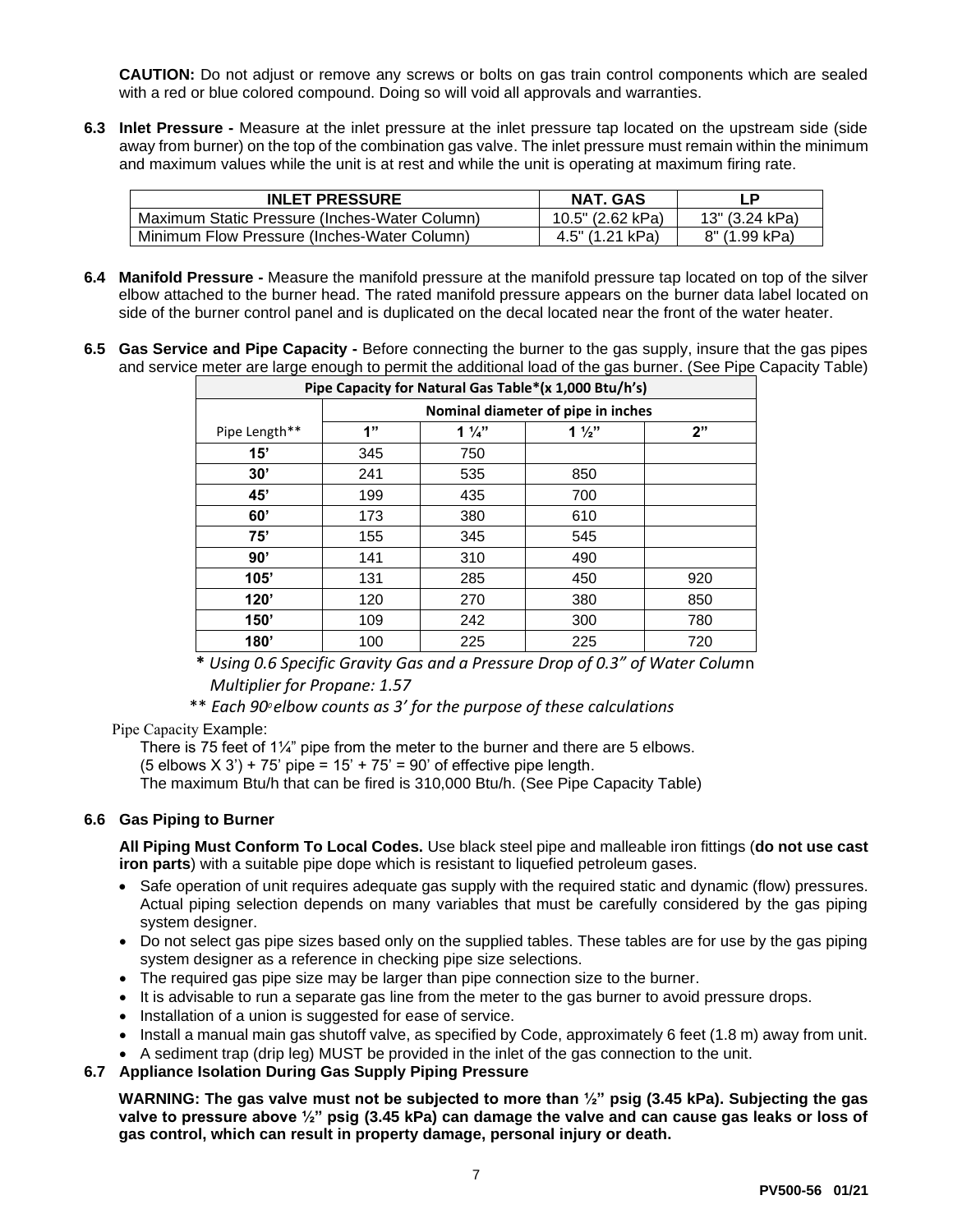The burner must be isolated during gas leak tests**.** The burner and its combination gas valve must be disconnected from the gas supply piping system during any pressure testing of that system at test pressures in excess of  $\frac{1}{2}$ " psig (3.45 kPa). The appliance must be isolated from the gas supply piping by closing its individual manual shut off valve using the gas control knob on top of burner combination valve during any pressure testing of the gas supply piping system at test pressures equal to or less than ½" psig (3.45 kPa).



**Gas Burner Piping (Piping upstream of burner combination gas valve supplied by others)**

## **7. SEQUENCE OF OPERATION – Fenwal #35-66**

- Limits close.
- Blower motor starts as the 24 Volt transformer powers the airflow switch.
- When the airflow switch is proven, the 35-66 control initiates a pre-purge of approximately 15 seconds.
- At the end of the pre-purge, the spark is energized for 4 seconds. At the same time, the 24 Volt transformer powers the gas valve, allowing the fuel to flow. (The combination gas valve contains two separate automatic safety shutoff valves, a pressure regulator and a manual shutoff valve)
- Within 4 seconds, the flame should be established and proved. The spark will shut off and the control will hold power to the gas valve until the limits open and the burner stops firing.
- If the flame is not established, the blower motor continuously runs.

To restart, power should be interrupted for five minutes. Then turn on the power to start this sequence again.

**WARNING: Should overheat occur, shut off the manual gas shut off valve to control the appliance. Do not shut off the control switch to the pump or blower, which provides burner cooling and post purge. Failure to follow this warning may result in a fire or explosion, causing property damage, personal injury or death.**

En cas de surchauffe : (1) fermez la commande manuelle de gaz à l'appareil, (2) ne pas fermer la commande de la pompe ou de la soufflerie.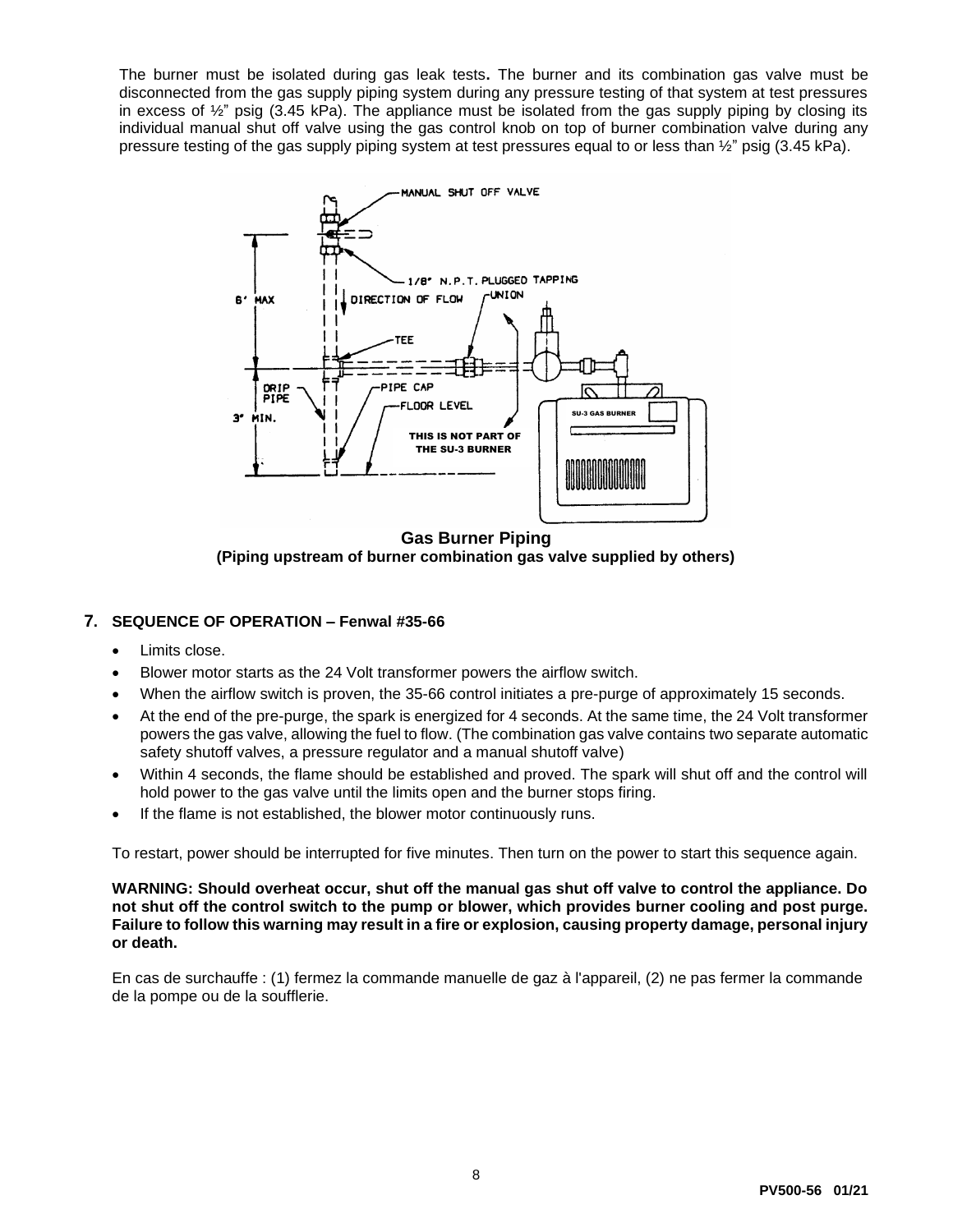## **8. BURNER OPERATION**

Before placing the burner in service, a qualified installer, service agency or the gas supplier must perform installation and service. All piping must conform with local codes.

**Do not** try to light the burner by hand.

#### **Lighting Instructions**

- 1. Set the thermostat to the lowest temperature.
- 2. The control knob on the gas valve should be in the "OFF" position for at least five minutes.
- 3. Rotate the control knob counter-clockwise to the "ON" position and set the thermostat to the desired temperature settings. The burner will energize on call for heat.

#### **Reset, If Flame Lockout Occurs**

- 1. Turn the thermostat off or turn the main power off.
- 2. Wait five minutes.
- 3. Return thermostat to the desired setting or turn the main power on.

#### **To Shut the Burner Off**

- 1. Set the thermostat to the lowest temperature.
- 2. Turn off all electrical power to the appliance if service is to be performed.
- 3. Rotate the control knob on the gas valve to the "OFF" position.

#### **9. ELECTRODE AND FLAME SENSOR POSITIONING**

Two electrodes act as a sparker and a flame rod. Flame rectification by this flame rod monitors the continued presence of the burner flame.

## **ELECTRODE AND FLAME SENSOR POSITIONING**



**Number and positioning of holes in pressure plate (head) may vary.**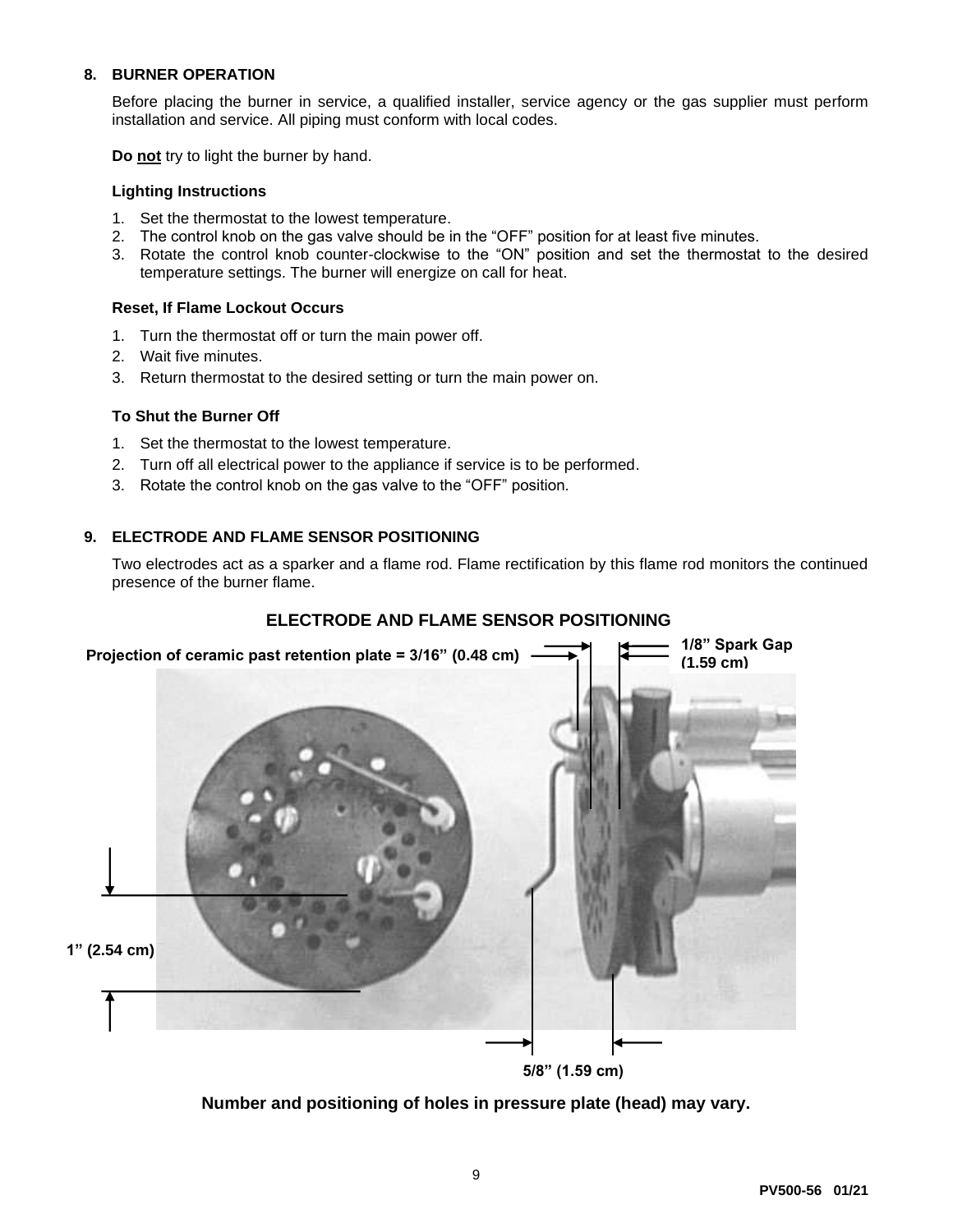#### **10. BURNER SETUP AND ADJUSTMENT**

**Top View of Gas Valve**

GAS CONTROL KNOB

WIRING<br>TERMINALS (2)

**OUTLET** PRESSURE TAP

OUTLET

PRESSURE REGULATOR

**ADJUSTMENT** (UNDER CAP SCREW INLET<br>PRESSURE

**INLET** 

**WARNING: The burner supplied with this water heater has been factory adjusted to operate on the type gas, gas pressure, manifold pressure and firing rate identified on the burner data decal and must be verified after installation and adjusted as required to obtain those values. Firing this burner above the burner decal specified firing rate will void the warranty, and may result in improper operation, a fire or explosion, or dangerous carbon monoxide, causing property damage, personal injury or death.**

See the burner and water heater data decals for the proper firing rate, gas pressure requirements and other important information.







**SU3 Gas Manifold**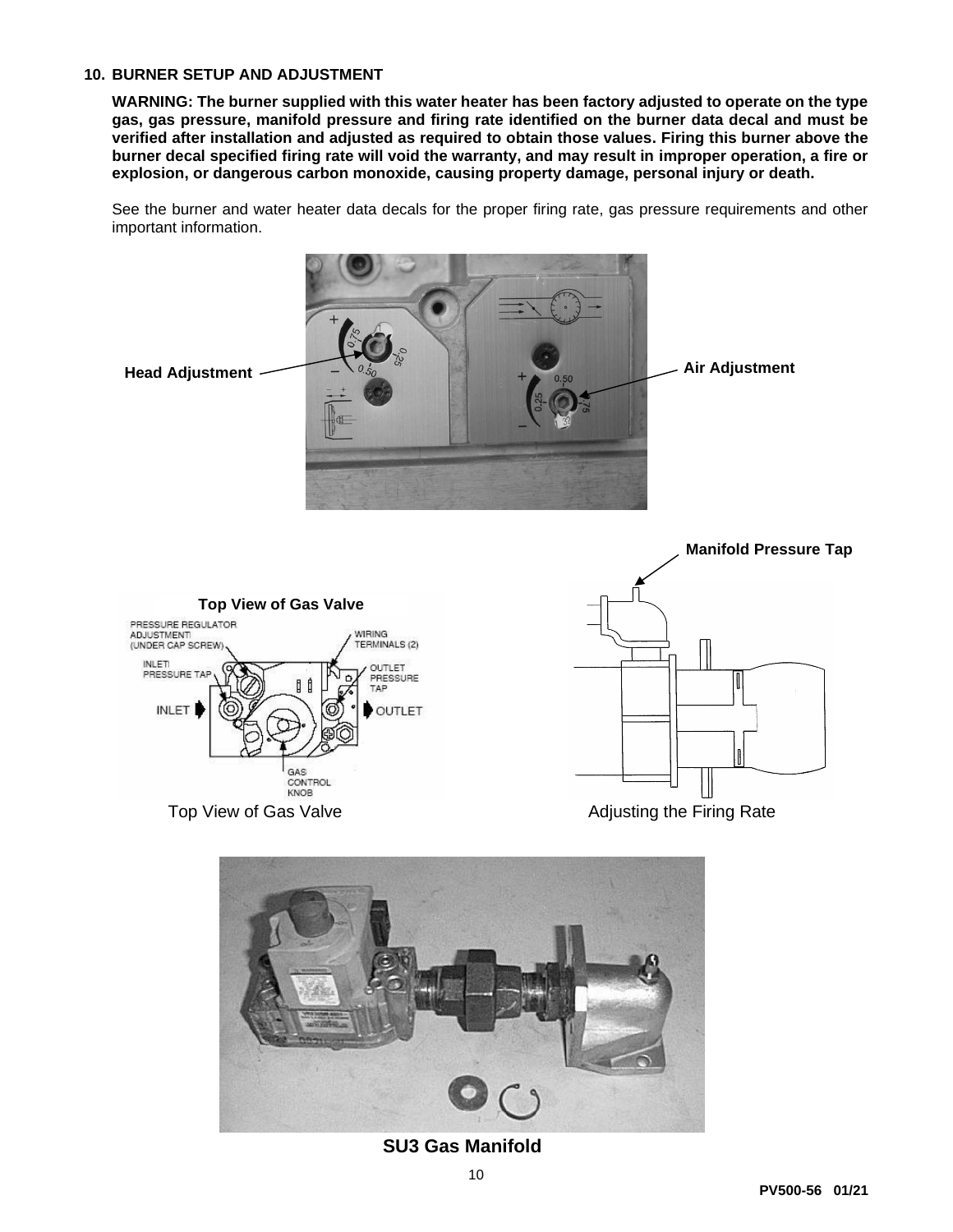## **10.1 Commissioning Checklist**

- 1. Be sure the water heater tank is filled with water before commissioning the burner.
- 2. Check the combustion air, venting and gas supply complies with the Section 4, "Combustion and Ventilation Air", Section 5, "Venting", and Section 6 "Gas Supply and Piping".
- 3. Check burner wiring.
	- Check that 120VAC is coming into the burner.
	- Check that the burner is properly grounded using a ground wire.
	- Check the polarity to the burner is correct. (To check polarity: Set a multimeter to VAC. Touch L1 to one of the probe tips and ground to the other. If a voltage between 110 and 125 is shown then it has the correct polarity; if any other reading is shown, then check the L2 wire. If the L2 wire shows a voltage between 110 and 125 is shown then the polarity to the burner is reversed.)
- 4. Check that the orifice is installed. All SU-3 burners, except natural gas burners with inputs above 199,000 btuh (58.32 kW), have an orifice installed in the burner's gas pipe union. If the required orifice is missing, contact PVI for a proper size replacement.
- 5. Install monometers at the inlet pressure tap and manifold pressure tap on the burner.
	- Check the gas pressure at the gas valve inlet pressure tap (line pressure). This pressure must be within the minimum and maximum gas pressures printed on the burner data decal, both when the burner is firing and when it is not firing. If the pressure drops and then surges back up, double check the piping, because it means the gas supply is probably undersized.
	- Record the static incoming gas pressure. When the burner lights off, record the running incoming gas pressure; **the incoming gas pressure must never be above or below the minimum and maximum pressures shown on the burner information decal, whether the burner is firing or not.**
	- Check the manifold pressure at the manifold pressure tap located on top of the silver elbow attached to the burner head. **Note: When checking manifold pressure, do not subtract burner housing pressure during valve-on delay (pre-purge).**

#### **10.2 Adjusting Burner Using Combustion Analyzer**

- While the burner is firing and with a combustion analyzer sampling flue products in the vent near the burner, adjust the gas pressure regulator as required to match the manifold pressure shown on the burner data decal. If adjustments need to be made, remove the cap screw and adjust the pressure regulator. Screwing the regulator clockwise will increase the manifold pressure and counter-clockwise will decrease the manifold pressure. **Note that a slight turn of the adjustment screw can result in a very large change in manifold pressure.**
- Adjust the air shutter as necessary to obtain a CO2 reading between 8% and 9.5% for Natural gas and 9.5% to 10.5% for LP gas (O2 between 4.5% and 7.0%). Carbon monoxide levels should be below 200 ppm (less than 100 ppm is preferred). If air shutter adjustment is needed, rotate the air adjustment screw clockwise to open the air shutter or counter-clockwise to close the air shutter. Changing the air shutter setting will require the manifold pressure to be readjusted to match the pressure shown on the burner information decal.
- Continue to adjust the burner's gas regulator and air shutter until the manifold pressure matches the value shown on the burner data decal and CO2 (or O2) and Carbon Monoxide is within the range specified above.

## **10.3 Adjusting Burner Head**

- Do not change the factory setting of the burner head, except as directed in Section 12, Troubleshooting.
- If directed to change the burner head position number, with the burner firing and with a combustion analyzer inserted in the flue and a manometer attached to the manifold pressure tap, use an allen wrench to rotate the head adjustment screw clockwise to increase the burner head position number or rotate counterclockwise to decrease the burner head position number. Changing the burner head position will require the manifold pressure to be readjusted to match the pressure shown on the burner data decal. Then follow the instructions contained in section 10.2, Adjusting Burner Using Combustion Analyzer.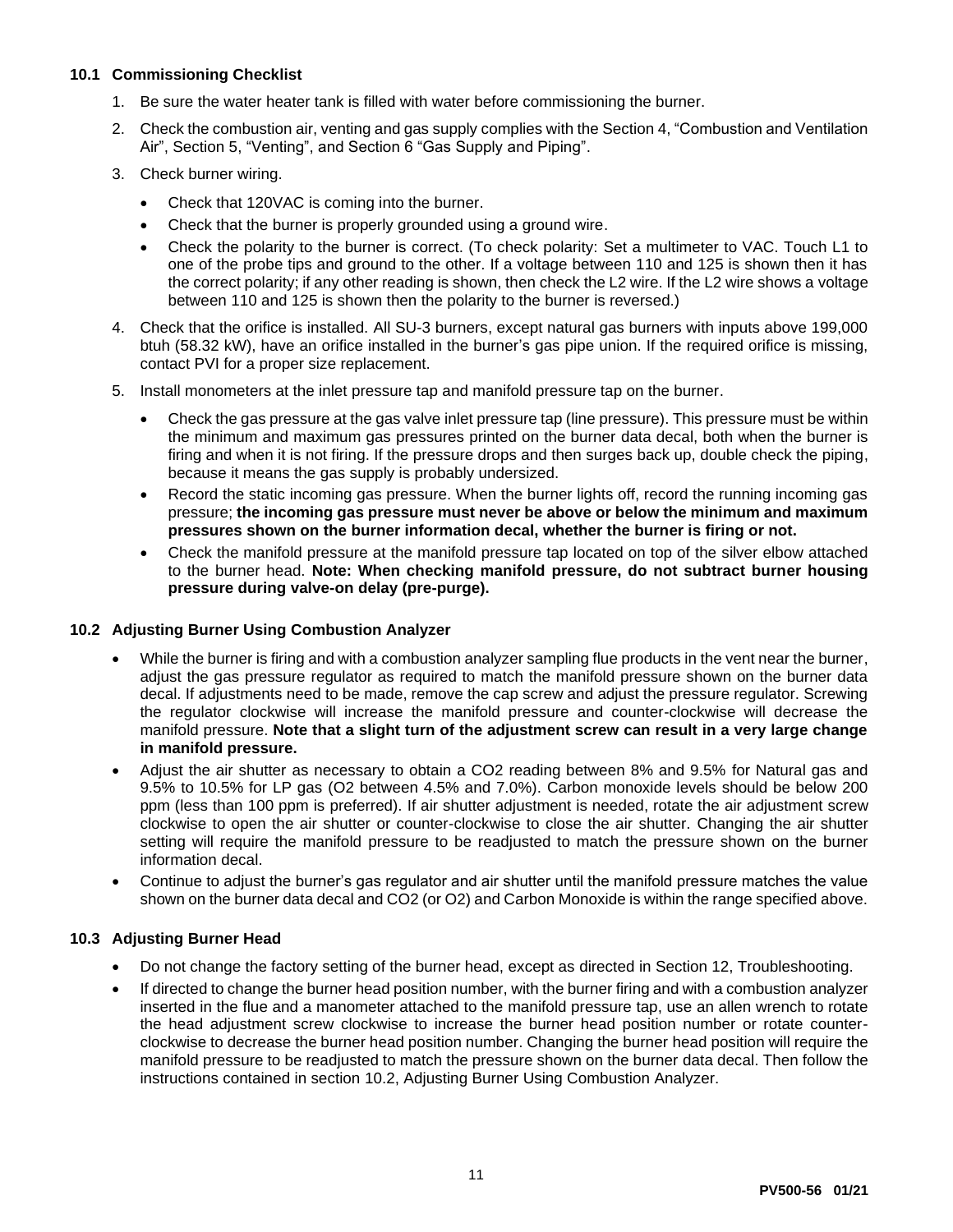#### **10.4 Burner Operation Record**

**Note: if any adjustments are made, it is important to recheck the manifold pressure and combustion analysis. Check the following readings in the vent above the flue collector and below the barometric damper.**

| <b>BURNER OPERATION: Record the Readings at Steady State</b>                                                                                |  |  |  |
|---------------------------------------------------------------------------------------------------------------------------------------------|--|--|--|
| Incoming Static Gas Pressure = "W.C. (kPa) (see burner data decal for range)                                                                |  |  |  |
| Incoming Flow Gas Pressure = "W.C. (kPa) (see burner data decal for range)                                                                  |  |  |  |
| Manifold Gas Pressure = "W.C. (kPa) (see burner data decal for specified pressure)                                                          |  |  |  |
| CO2 % = $(8\% \text{ to } 9.5\% \text{ for Natural gas})$ (target 8.5%)                                                                     |  |  |  |
| (9.5% to 10.5% for LP gas) (target 10.0%)                                                                                                   |  |  |  |
| $O2 \% = (7.0\% \text{ to } 4.5\%)$                                                                                                         |  |  |  |
| Carbon Monoxide (CO) in PPM = (should not exceed 200PPM) (target <100PPM)                                                                   |  |  |  |
| NO <sub>x</sub> in PPM (If necessary)                                                                                                       |  |  |  |
| Stack Temperature – Gross <sup>o</sup> F (300 <sup>o</sup> F minimum, 500 <sup>o</sup> F maximum)(149 <sup>o</sup> C to 260 <sup>o</sup> C) |  |  |  |
| Room Temperature <sup>o</sup> F ( <sup>o</sup> C)                                                                                           |  |  |  |
| Draft (should be - 0.02 "W.C. to - 0.06 "W.C.)(- 0.005 kPa to - 0.015 kPa) (target - 0.04"<br>W.C.) (- 0.01 kPa)                            |  |  |  |
| High Gas Pressure Switch Setting (if equipped)                                                                                              |  |  |  |
| Low Gas Pressure Switch Setting (if equipped)                                                                                               |  |  |  |
| <b>Head Setting Number</b>                                                                                                                  |  |  |  |
| Air Shutter Setting Number                                                                                                                  |  |  |  |
| Running Motor Amps and Volts                                                                                                                |  |  |  |
| Stored Water Temperature <sup>0</sup> F ( <sup>0</sup> C)                                                                                   |  |  |  |
| <b>Vent Diameter</b>                                                                                                                        |  |  |  |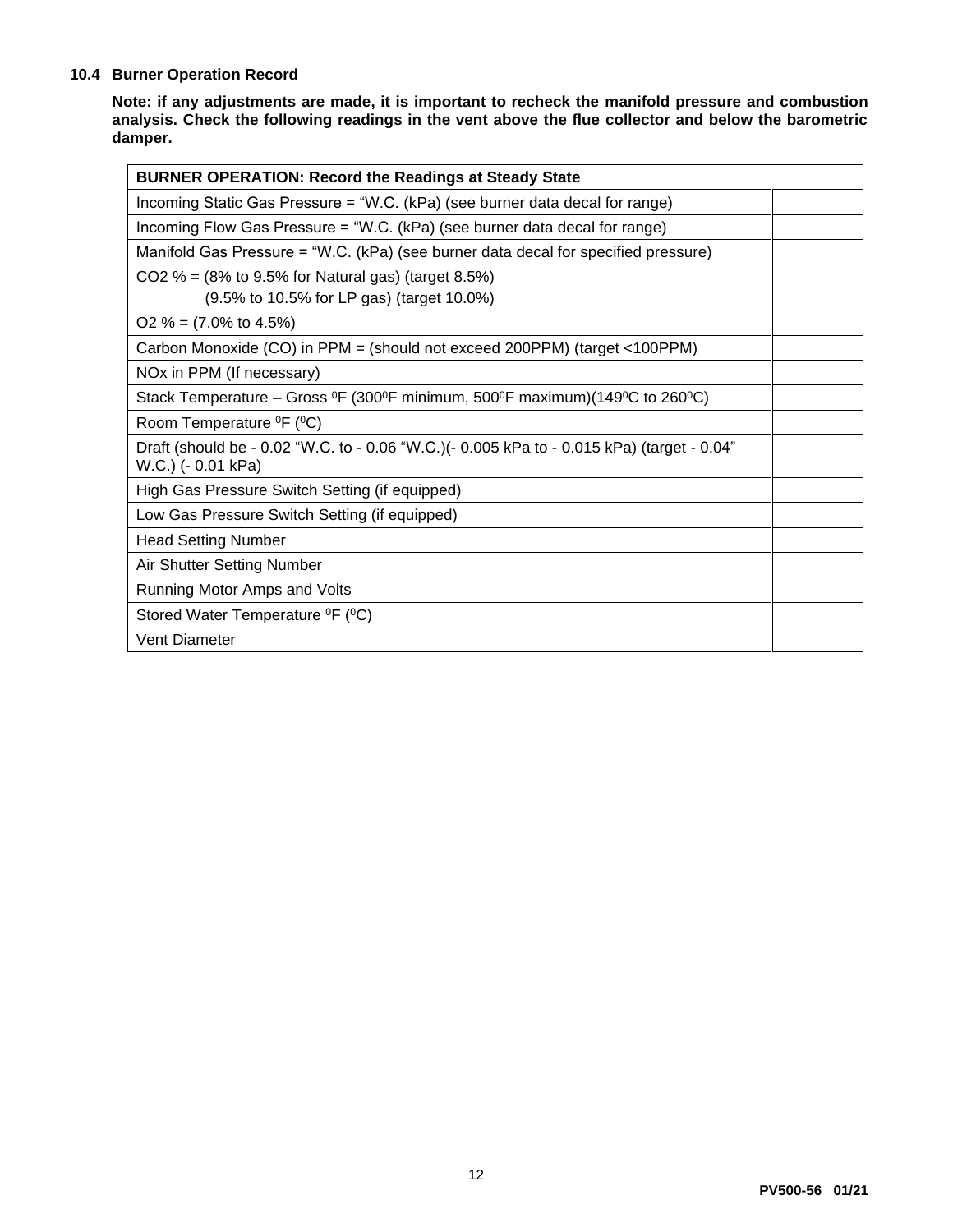#### **11. MAINTENANCE INSTRUCTIONS**

At least once a year, a qualified service agency needs to be contracted for other than routine maintenance, including such things as checking the burner head and checking combustion.

**WARNING: Turn off all electrical service to the appliance when accessing the limit or other controls located inside the appliance or burner control cabinet. This cabinet contains High Voltage wiring and terminals. Close and fasten the control cabinet cover before restoring electrical service to the appliance. If the electrical service is not turned off and these terminals are touched, a dangerous shock causing personal injury or death could occur.**

**CAUTION**: Label all wires prior to disconnection when servicing controls. Wiring errors can cause improper and dangerous operation. Verify proper operation after servicing.

**ATTENTION:** Au moment de l'entretien des commandes, étiquetez tous les fils avant de les débrancher. Des erreurs de câblage peuvent entraîner un fonctionnement inadéquat et dangereux. S'assurer que l'appareil fonctionne adéquatement une fois l'entretien terminé.

- 1. Keep the area around the conversion burner clear and free from combustible materials, gasoline, and other flammable vapors and liquids.
- 2. The blower motor is the only moving part. It does not require lubrication, since the ball bearings have been permanently lubricated.
- 3. The user should do periodic visual checks of the burner and the flame.
- 4. Check for obstruction of combustion air and ventilating air flow.
- 5. Periodically inspect and checkout the burner ignition, control system, and fuel valve operation (for tight close-off).
- 6. Examine the venting system at least once each year for proper connections, alignment and corrosion.
- 7. The blower inlet will collect dust from the air during operation. Disconnect the power to the heater and clean the blower wheel when necessary.
- 8. Inspect all parts and make replacements when necessary.
- 9. Check wiring for loose connections and burned wires.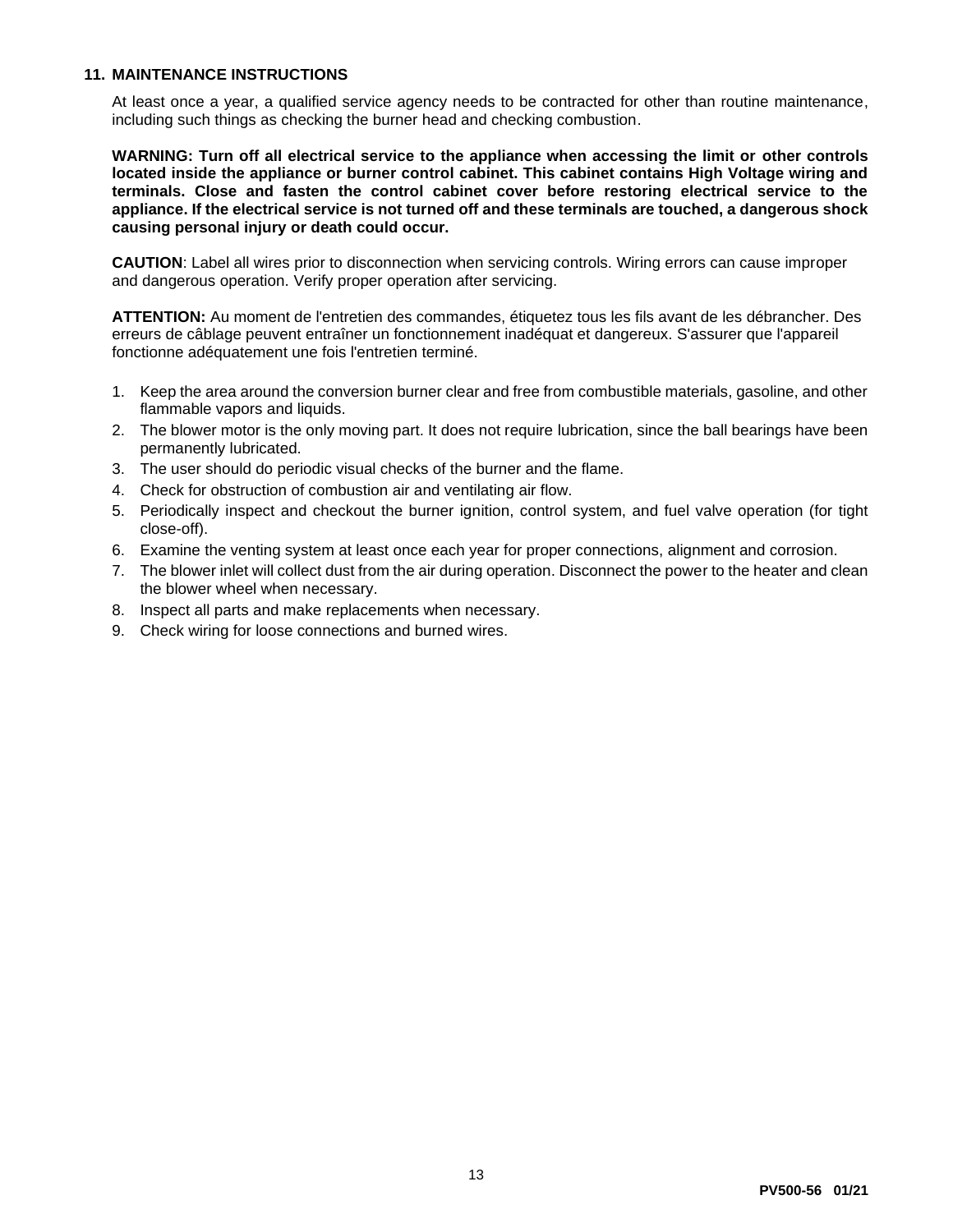#### **12. TROUBLESHOOTING**

|    | <b>Condition</b>                                                 | <b>Solutions</b>                                                                                                                                                                                                                                                                                                                                                                                                                                              |  |  |
|----|------------------------------------------------------------------|---------------------------------------------------------------------------------------------------------------------------------------------------------------------------------------------------------------------------------------------------------------------------------------------------------------------------------------------------------------------------------------------------------------------------------------------------------------|--|--|
| 1. | Burner motor runs and:                                           |                                                                                                                                                                                                                                                                                                                                                                                                                                                               |  |  |
|    | No flame after pre-purge                                         | Check 24V feed to airflow switch & after airflow switch to control. Fix or<br>replace the airflow switch. If there is no secondary power, then replace<br>the 24V transformer.                                                                                                                                                                                                                                                                                |  |  |
|    | No flame, faulty ignition transformer or spark<br>separately     | Check ignition transformer output from Fenwal control and check for<br>cracked electrode or gap. Fix or replace.                                                                                                                                                                                                                                                                                                                                              |  |  |
|    | Burner locks out after 4 seconds                                 | First, check ionization electrode, ionization cable (for cracks) and boot.<br>Fix as needed.                                                                                                                                                                                                                                                                                                                                                                  |  |  |
|    | Polarity reversed                                                | Check power feed for reversed polarity following instructions in the<br>Commissioning Checklist, Section 10.1.                                                                                                                                                                                                                                                                                                                                                |  |  |
|    | Bad earth grounding                                              | Fix the ground wire.                                                                                                                                                                                                                                                                                                                                                                                                                                          |  |  |
|    | Gas supply pressure is too low                                   | Check the gas supply regulator and adjust to proper pressure, check that<br>gas piping is adequately sized following the instructions in Section 6, Gas<br>Supply and Piping.                                                                                                                                                                                                                                                                                 |  |  |
| 2. | readjust combustion air as required to obtain proper combustion. | Pulsation - * Follow the instructions in Section 10, Burner Setup and Adjustment and using a combustion analyzer,                                                                                                                                                                                                                                                                                                                                             |  |  |
|    | Gas pressure is too high.                                        | Use manometer and readjust the inlet pressure. *                                                                                                                                                                                                                                                                                                                                                                                                              |  |  |
|    | Manifold pressure too high                                       | Use manometer and readjust regulator for correct manifold pressure.*                                                                                                                                                                                                                                                                                                                                                                                          |  |  |
|    | Burner is dirty                                                  | Clean burner.                                                                                                                                                                                                                                                                                                                                                                                                                                                 |  |  |
|    | Venting is inadequate                                            | Adjust barometric damper, clear flue and cap of foreign materials or<br>correct vent system following the instructions in Section 5, Venting, to<br>provide draft within the specified range.                                                                                                                                                                                                                                                                 |  |  |
|    | Misadjusted burner head                                          | First correct by steps above, if still pulsating, adjust to a lower head<br>position number. Manifold pressure must be readjusted to match that<br>shown on the burner information decal and combustion must be<br>rechecked following the instructions in Section 10, Burner Setup and<br>Adjustment.                                                                                                                                                        |  |  |
| 3. | <b>Burner locks out</b>                                          |                                                                                                                                                                                                                                                                                                                                                                                                                                                               |  |  |
|    | Ionization current is too low                                    | Check current. Minimum 0.8 micro amps. Check position of ionization<br>electrode and the condition of the cable.                                                                                                                                                                                                                                                                                                                                              |  |  |
| 4. | The CO content is too high                                       |                                                                                                                                                                                                                                                                                                                                                                                                                                                               |  |  |
|    | Excess air is too low or possibly too high                       | Adjust air shutter.                                                                                                                                                                                                                                                                                                                                                                                                                                           |  |  |
|    | The gas holes in pressure plate are clogged                      | Clean them.                                                                                                                                                                                                                                                                                                                                                                                                                                                   |  |  |
|    | The fresh air intakes are too small                              | Increase the size of combustion air openings to those specified in Section<br>4, Combustion and Ventilation Air.                                                                                                                                                                                                                                                                                                                                              |  |  |
|    | Negative pressure in mechanical room                             | Remove source of negative pressure and/or increase size of combustion<br>air openings.                                                                                                                                                                                                                                                                                                                                                                        |  |  |
|    | Gas supply is too high or too low                                | Check the gas supply regulator adjust to proper pressure, check that gas<br>piping is adequately sized following the instructions in Section 10, Burner<br>Setup and Adjustment.                                                                                                                                                                                                                                                                              |  |  |
|    | Burner settings or adjustment incorrect                          | Follow the instructions in Section 10, Burner Setup and Adjustment and<br>using a combustion analyzer.                                                                                                                                                                                                                                                                                                                                                        |  |  |
| 5. | Condensation in the heat exchanger                               |                                                                                                                                                                                                                                                                                                                                                                                                                                                               |  |  |
|    | Firing Rate is too low                                           | Check burner combustion. If combustion is in range, increase firing rate<br>so the gross stack temperature is at least 350°F (177°C) by adjusting to<br>a higher head position number. Manifold pressure must be readjusted to<br>match that shown on the burner information decal and combustion must<br>be rechecked following the instructions in Section 10, Burner Setup and<br>Adjustment. If allowed by code and vent manufacturer, insulate the vent. |  |  |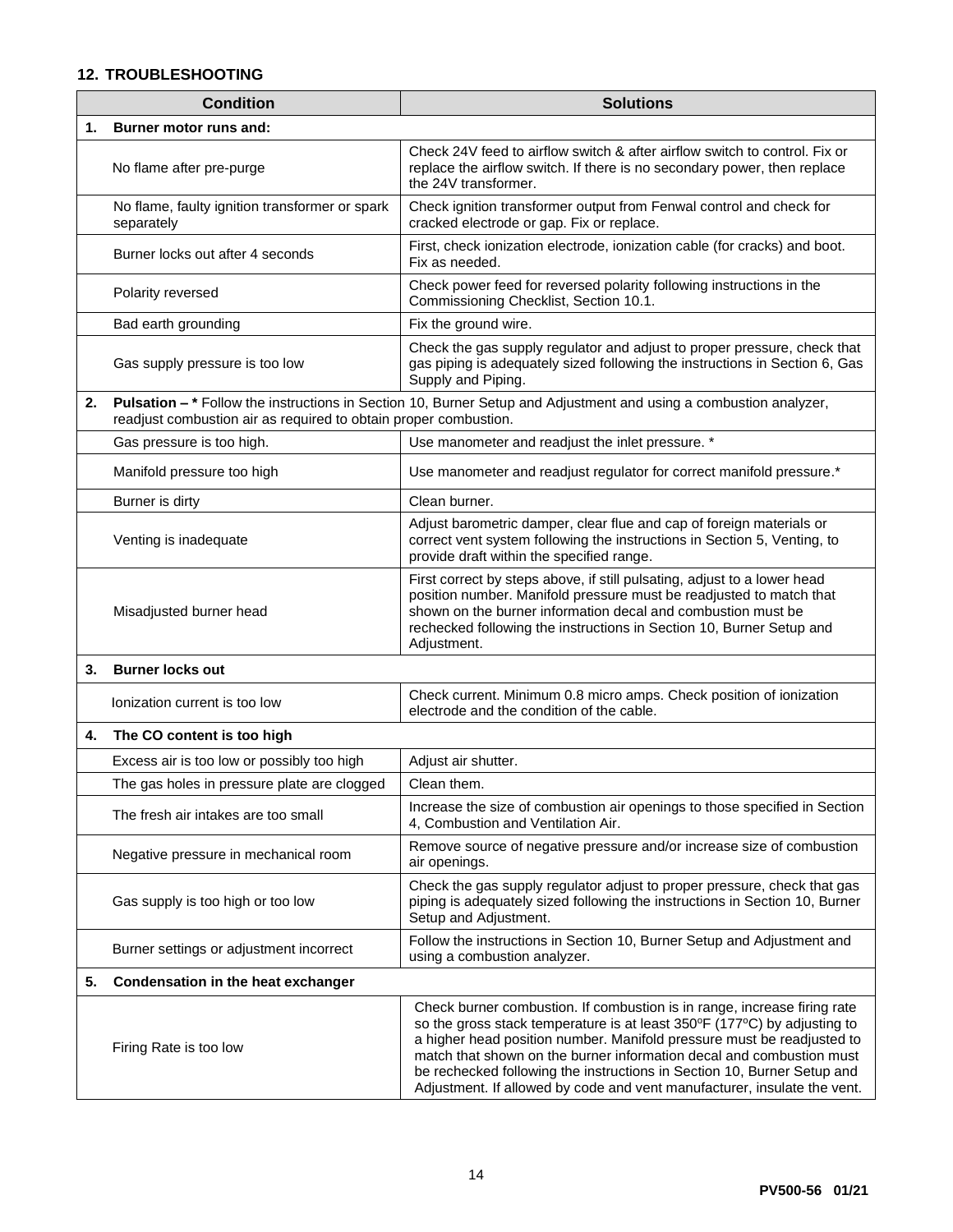

| <b>ITEM</b>    | Part#             | <b>PART</b>                             | <b>ITEM</b> | Part#              | <b>PART</b>                                                                   |
|----------------|-------------------|-----------------------------------------|-------------|--------------------|-------------------------------------------------------------------------------|
|                | 118916            | <b>Blast Tube</b>                       | 14          | 119167             | <b>Ionization Cable</b>                                                       |
| $\overline{2}$ | 101329            | Flange Gasket                           | 15          | 101630             | Ignition Transformer                                                          |
| 3              | 101306            | Adjustable Flange                       | 15A         | 5734 & (2)<br>5315 | Ignition Cable for 2260-TWO                                                   |
| 4              | 118941            | Front piece - Housing                   | 16          | 118936             | Cover Plate - Air Regulation                                                  |
| 5              | 119183            | Rear piece - Housing                    | 16A         | 118937             | Cover Plate - Nozzle Line                                                     |
| 6              | 110195            | Fan Wheel -133 mm (199, 270,<br>300)    | 17          | 118938             | Scale - Nozzle Line                                                           |
| 6A             | 119166            | Fan Wheel -146 mm (399 only)            | <b>17A</b>  | 118939             | Scale - Air Regulation                                                        |
| $\overline{7}$ | 106419            | 1/6 HP PSC Blower motor                 | 18          | 107552             | 24 Volt Transformer                                                           |
| 8              | 119181            | Shielding Plate Housing                 | 19          | 102785             | <b>Safety Control</b>                                                         |
| 8A             | 119165            | Plate for Cone (399 only. Not<br>shown) | 20          | 118929             | <b>Plastic Cover Plate</b>                                                    |
| 9              | 101315<br>&101041 | Outside Air Boot (optional)             | 21          | 118918             | Screw (Long Special)                                                          |
| 9Α             | 118930            | Silencer                                | 22          | 110995             | <b>Airflow Switch</b>                                                         |
| 10             | 118917            | Air Regulation Plate                    | 23          |                    | Ignition Electrode                                                            |
| 11             | 118921            | Air Damper                              | 24          | 119186 Assy        | Flame Rod                                                                     |
| 12             | 118922            | Air Regulation Adjustment screw         | 25          |                    | Retention head                                                                |
| 13             | 118935            | Adjustment Screw - Nozzle Line          | 26          | 5928               | Union                                                                         |
|                |                   |                                         | 27          | 102415             | Gas Valve                                                                     |
|                |                   |                                         |             |                    | Gas Orifice (varies by model, gas<br>& input) Located in union (not<br>shown) |